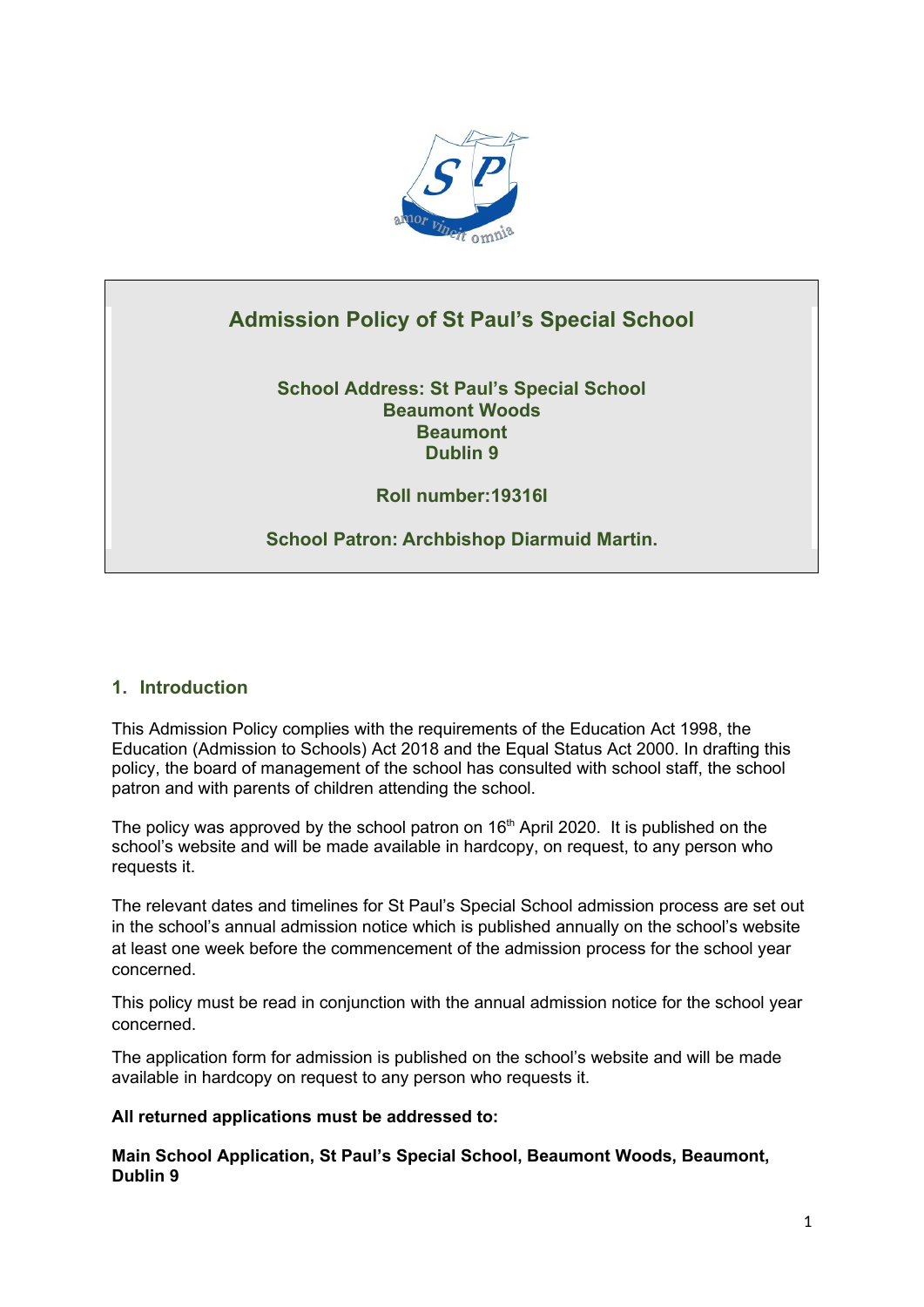# **2. Characteristic spirit and general objectives of the school**

St Paul's Special School is a Catholic co-educational primary school with a Catholic ethos under the patronage of Archbishop Diarmuid Martin.

"Catholic Ethos" in the context of a Catholic primary school means the ethos and characteristic spirit of the Roman Catholic Church, which aims at promoting:

(a) the full and harmonious development of all aspects of the person of the pupil, including the intellectual, physical, cultural, moral and spiritual aspects; and

(b) a living relationship with God and with other people; and

(c) a philosophy of life inspired by belief in God and in the life, death and resurrection of Jesus; and

(d) the formation of the pupils in the Catholic faith,

and which school provides religious education for the pupils in accordance with the doctrines, practices and traditions of the Roman Catholic Church, and/or such ethos and/or characteristic spirit as may be determined or interpreted from time to time by the Irish Episcopal Conference.

In accordance with S.15 (2) (b) of the Education Act, 1998 the Board of Management of St Paul's Special School shall uphold, and be accountable to the patron for so upholding, the characteristic spirit of the school as determined by the cultural, educational, moral, religious, social, linguistic and spiritual values and traditions which inform and are characteristic of the objectives and conduct of the school.

St Paul's Special School is a Catholic School under the trusteeship of the Sisters of Mercy, providing school placements to applicants living in the school catchment (ie Community Healthcare Organization 09).

The school caters for children with a diagnosis of Autism/ ASD (DSM V). Children attending St Paul's Special School have an accompanying Intellectual Disability. St Paul's Special School works in co-operation with St Paul's Service (Mater Hospital) providing clinical supports and respite services.

The school recognises the central role of the family as the primary educator of the child and accepts and supports the constitutional right and duty of the parents to provide for the religious, moral, intellectual, physical and social education of their children.

We are committed to developing each student's spiritual, intellectual, emotional, creative and physical potential in an atmosphere of trust, acceptance and love.

# **3. Admission Statement**

St Paul's Special School will not discriminate in its admission of a student to the school on any of the following:

- (a) the gender ground of the student or the applicant in respect of the student concerned,
- (b) the civil status ground of the student or the applicant in respect of the student concerned,
- (c) the family status ground of the student or the applicant in respect of the student concerned,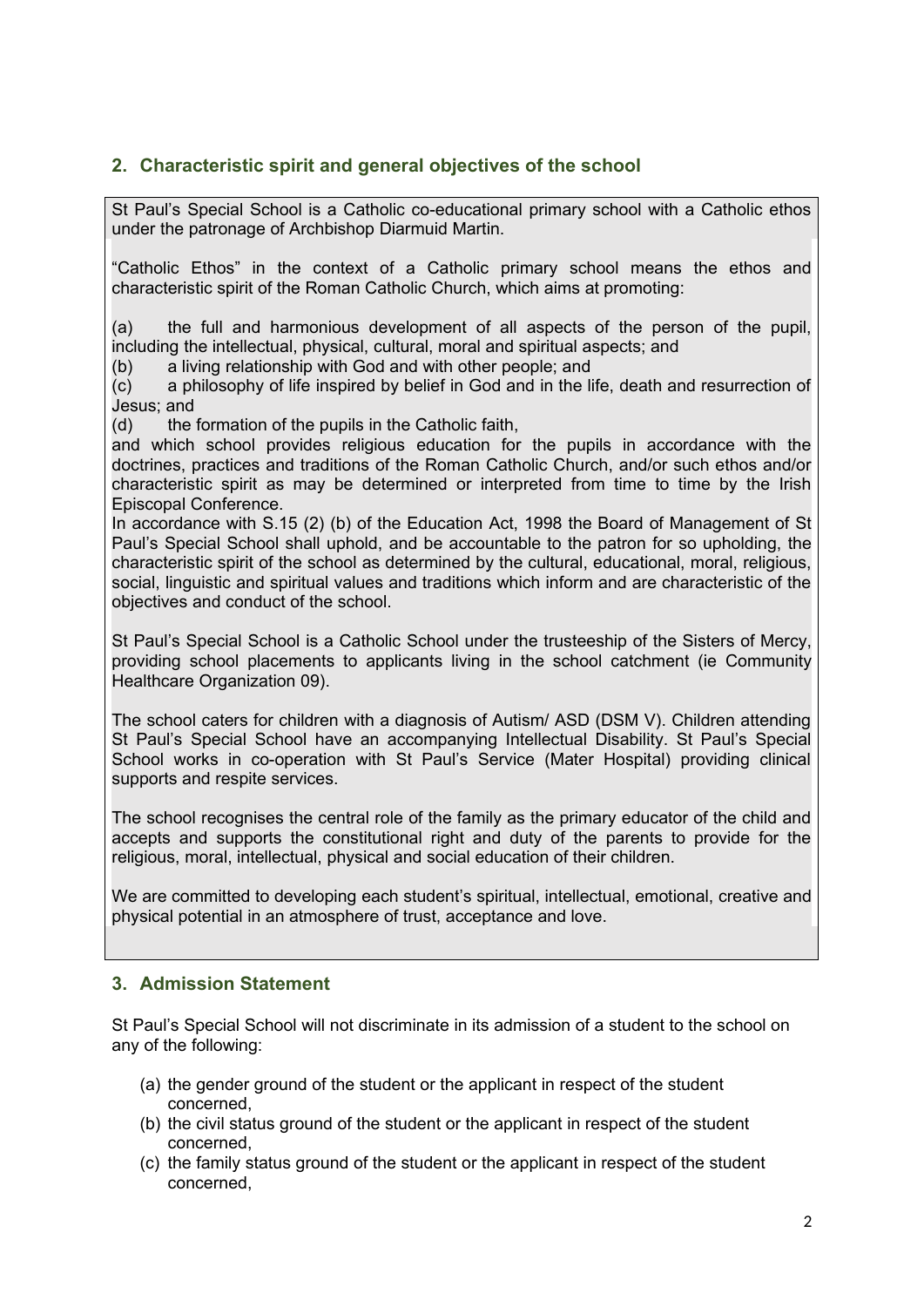- (d) the sexual orientation ground of the student or the applicant in respect of the student concerned,
- (e) the religion ground of the student or the applicant in respect of the student concerned,
- (f) the disability ground of the student or the applicant in respect of the student concerned,
- (g) the ground of race of the student or the applicant in respect of the student concerned,
- (h) the Traveller community ground of the student or the applicant in respect of the student concerned, or
- (i) the ground that the student or the applicant in respect of the student concerned has special educational needs

As per section 61 (3) of the Education Act 1998, 'civil status ground', 'disability ground', 'discriminate', 'family status ground', 'gender ground', 'ground of race', 'religion ground', 'sexual orientation ground' and 'Traveller community ground' shall be construed in accordance with section 3 of the Equal Status Act 2000.

#### **Special schools**

St Paul's Special School is a school which, with the approval of the Minister for Education and Skills, provides an education exclusively for students with a category or categories of special educational needs specified by the Minister and does not discriminate in relation to the admission of a student who does not have the category of needs specified.

# **4. Categories of Special Educational Needs catered for in the school**

St Paul's Special School with the approval of the Minister for Education and Skills, provides an education exclusively for students with a primary diagnosis of Autism/ASD (DSM V) with accompanying Intellectual Disability.

**Note for schools:** The act does not require schools and special classes providing for a category or categories of special educational needs to change their current status. The current arrangements in relation to the category or categories of special educational needs provided by schools will continue as in previous years unless otherwise directed by the NCSE or the Department.

# **5. Admission of Students**

This school shall admit each student seeking admission except where –

- a) the school is oversubscribed (please see [section 6](#page-3-0) below for further details)
- b) a parent of a student, when required by the principal in accordance with section 23(4) of the Education (Welfare) Act 2000, fails to confirm in writing that the code of behaviour of the school is acceptable to him or her and that he or she shall make all reasonable efforts to ensure compliance with such code by the student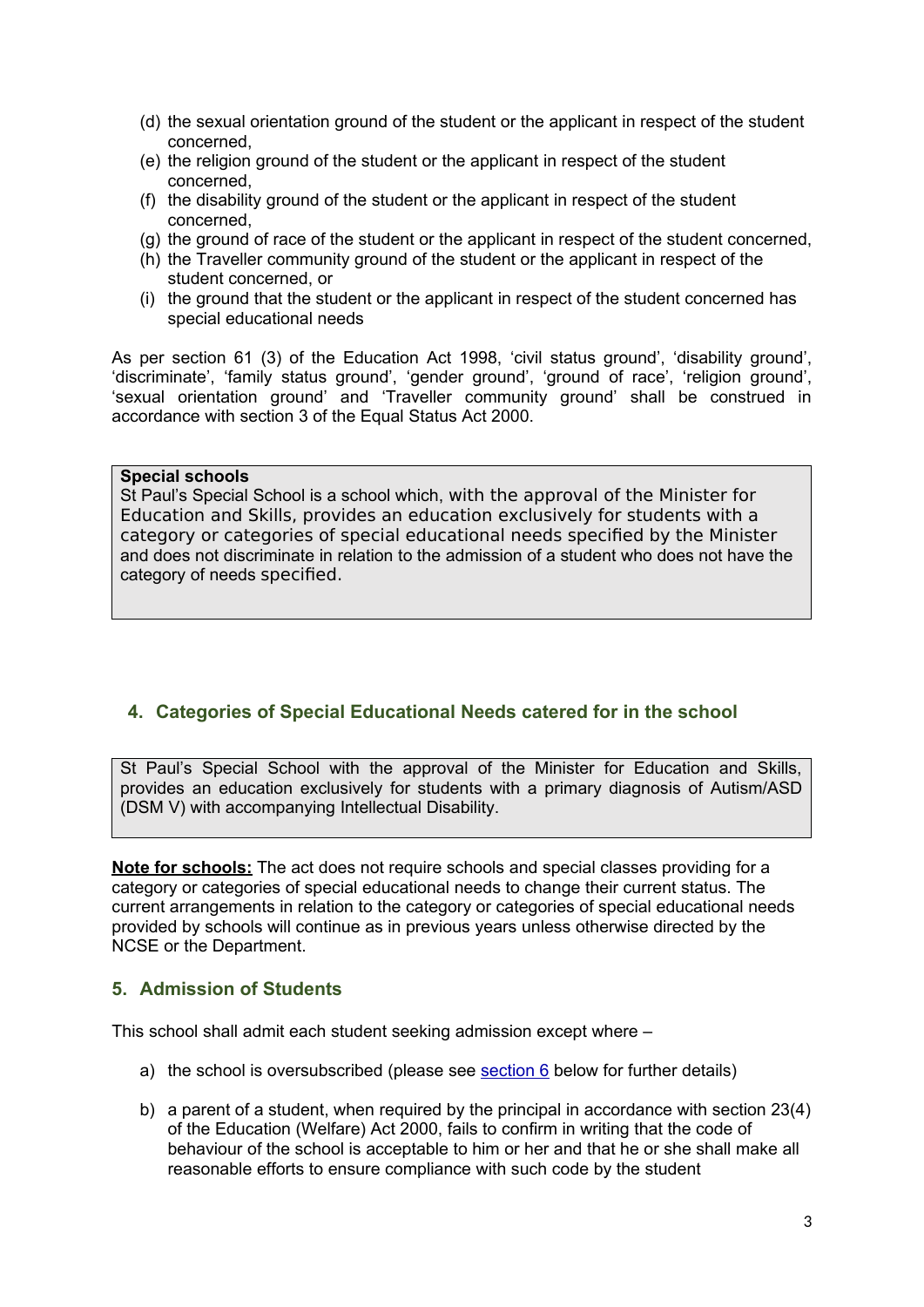### **Special School**

St Paul's Special School provides an education exclusively for students with Autism/ASD (DSM V) with accompanying co-morbid Intellectual Disability and may refuse admission to a student, where the student does not have the specified category of special educational needs provided for by this school.

The Medical Director of St Paul's Service shall ensure that:

- 1. Applicants meet the diagnosis identified above
- 2. Applicants live within the catchment areas of St Paul's Service and St Paul's **School**

**Any applicant who does not fulfil these criteria shall be removed from the selection process.**

# <span id="page-3-0"></span>**6. Oversubscription**

In the event that the school is oversubscribed, the school will, when deciding on applications for admission, apply the following selection criteria in the order listed below to those applications that are received within the timeline for receipt of applications as set out in the school's annual admission notice:

# **Table 1**

- 1. Primary Diagnosis of Autism/ASD (DSM V) with accompanying co-morbid Intellectual Disability
- 2. Living within the catchment area identified in Section 2
- 3. Attendance in an Early Intervention Class within 24 months prior to the date of enrolment into the Main School.
- 4. Age appropriate for the Reception Class ie they cannot be over the age of 7 years on the 1<sup>st</sup> September of the year of entry.

In the event that two or more students are tied for a place or places in any of the selection criteria categories above ( the number of applicants exceeds the number of remaining places) the following arrangements apply:

- 1. Siblings of **currently** attending students; see Section 7 (f)
- 2. All remaining applicants tied for the place/places shall have their application subjected to the selection criteria identified in Table 1.
- 3. Once all selection criteria are applied, a draw shall determine the name(s) of the successful applicant(s).
- 4. All remaining Applicants will remain on a waiting list for the academic year applied for (See Section 13)

St Paul's Special School will have regard for the relevant conditions prescribed by the Department of Education & Skills concerning class size, staffing provisions (including possible 1:1 assistance), accommodation, physical space, health and welfare of children and eligibility for admission.

St Paul's Special School reserves the right to refuse an application for admission, in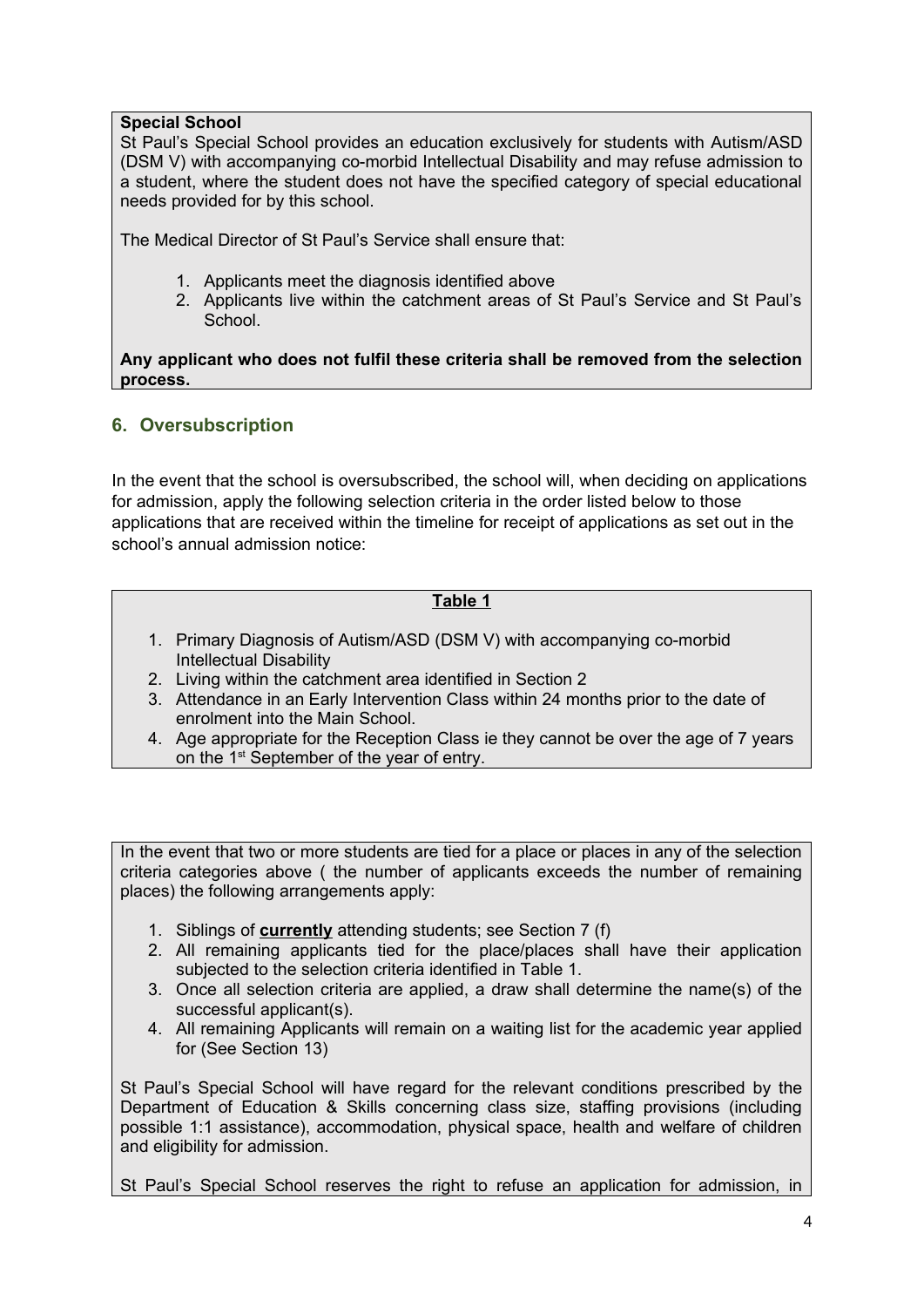exceptional circumstances, as stated in the Education Act of 1998 (Section 29)

### **7. What will not be considered or taken into account**

In accordance with section 62(7)(e) of the Education Act, the school will not consider or take into account any of the following in deciding on applications for admission or when placing a student on a waiting list for admission to the school:

Points (a) to (g) must be included here by all schools. There are limited exceptions to some of these (highlighted in red below) and schools must retain the exceptions that apply to them and delete those that do not:

- (a) a student's prior attendance at a pre-school or pre-school service, including naíonraí, other than in relation to a student's prior attendance at an early intervention class
- (b) the payment of fees or contributions (howsoever described) to the school;
- (c) a student's academic ability, skills or aptitude; other than in relation to: admission to (a) a special school or (b) a special class insofar as it is necessary in order to ascertain whether or not the student has the category of special educational needs concerned
- (d) the occupation, financial status, academic ability, skills or aptitude of a student's parents;
- (e) a requirement that a student, or his or her parents, attend an interview, open day or other meeting as a condition of admission;
- (f) a student's connection to the school by virtue of a member of his or her family attending or having previously attended the school; other than, in the case of the school wishing to include a selection criteria based on siblings of a student attending or having attended the school
- (g) the date and time on which an application for admission was received by the school,

This is subject to the application being received at any time during the period specified for receiving applications set out in the annual admission notice of the school for the school year concerned. This is also subject to the school making offers based on existing waiting lists (up until  $31<sup>st</sup>$  January 2025 only).

#### **8. Decisions on applications**

All decisions on applications for admission to St Paul's Special School will be based on the following:

- Our school's admission policy
- The school's annual admission notice (where applicable)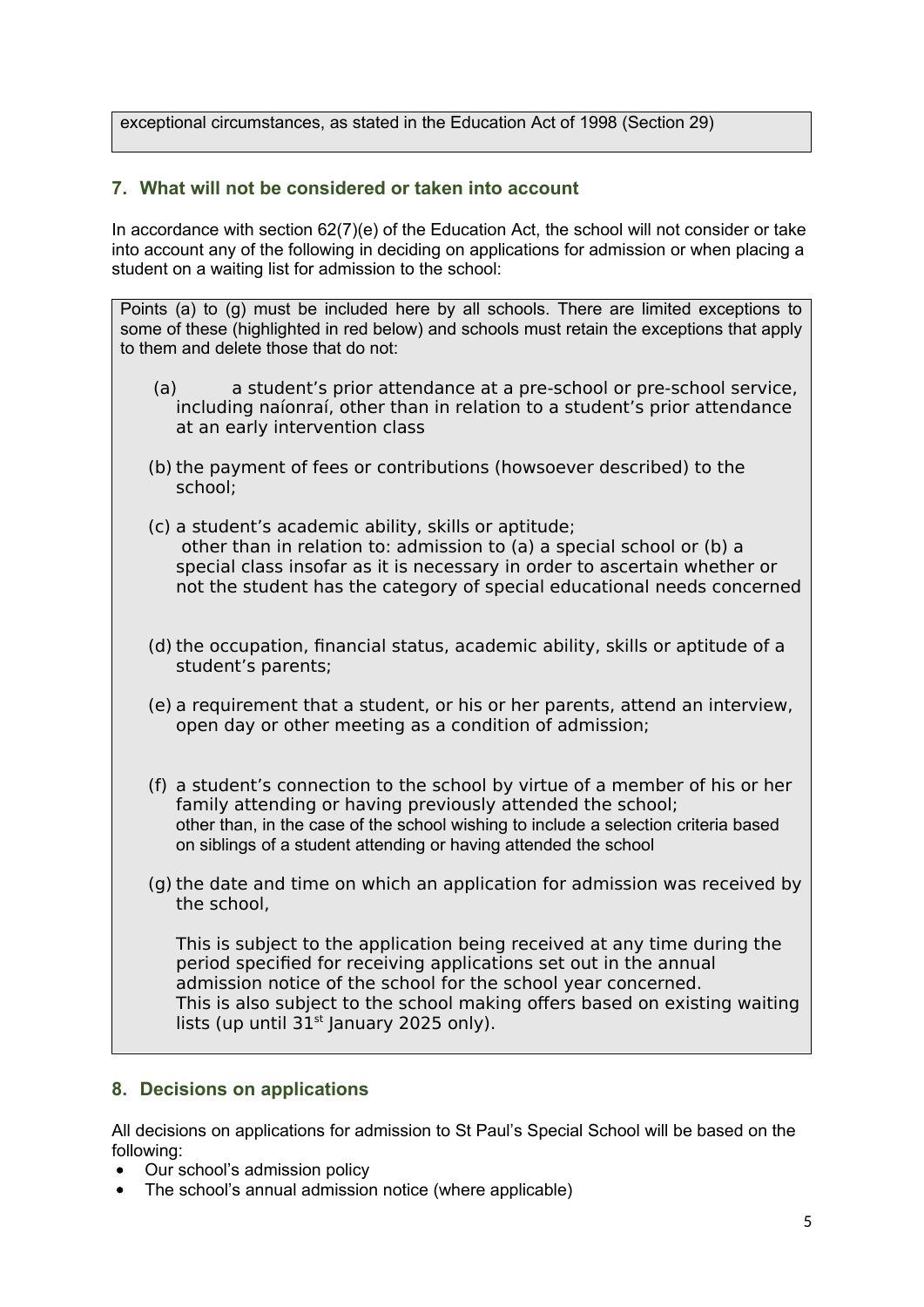The information provided by the applicant in the school's official application form received during the period specified in our annual admission notice for receiving applications

(Please see [section 15](#page-6-0) below in relation to applications received outside of the admissions period and [section 16](#page-7-1) below in relation to applications for places in years other than the intake group.)

Selection criteria that are not included in our school admission policy will not be used to make a decision on an application for a place in our school.

# **9. Notifying applicants of decisions**

Applicants will be informed in writing as to the decision of the school, within the timeline outlined in the annual admissions notice.

If a student is not offered a place in our school, the reasons why they were not offered a place will be communicated in writing to the applicant, including, where applicable, details of the student's ranking against the selection criteria and details of the student's place on the waiting list for the school year concerned.

Applicants will be informed of the right to seek a review/right of appeal of the school's decision (see [section 18](#page-7-0) below for further details).

# <span id="page-5-0"></span>**10. Acceptance of an offer of a place by an applicant**

In accepting an offer of admission from St Paul's Special School, you must indicate—

(i) whether or not you have accepted an offer of admission for another school or schools. If you have accepted such an offer, you must also provide details of the offer or offers concerned and

(ii) whether or not you have applied for and awaiting confirmation of an offer of admission from another school or schools, and if so, you must provide details of the other school or schools concerned.

# **11.Circumstances in which offers may not be made or may be withdrawn**

An offer of admission may not be made or may be withdrawn by St Paul's Special School where—

- (i) it is established that information contained in the application is false or misleading.
- (ii) an applicant fails to confirm acceptance of an offer of admission on or before the date set out in the annual admission notice of the school.
- (iii) the parent of a student, when required by the principal in accordance with section 23(4) of the Education (Welfare) Act 2000, fails to confirm in writing that the code of behaviour of the school is acceptable to him or her and that he or she shall make all reasonable efforts to ensure compliance with such code by the student; or
- (iv) an applicant has failed to comply with the requirements of 'acceptance of an offer' as set out in [section 10](#page-5-0) above.

# **12.Sharing of Data with other schools**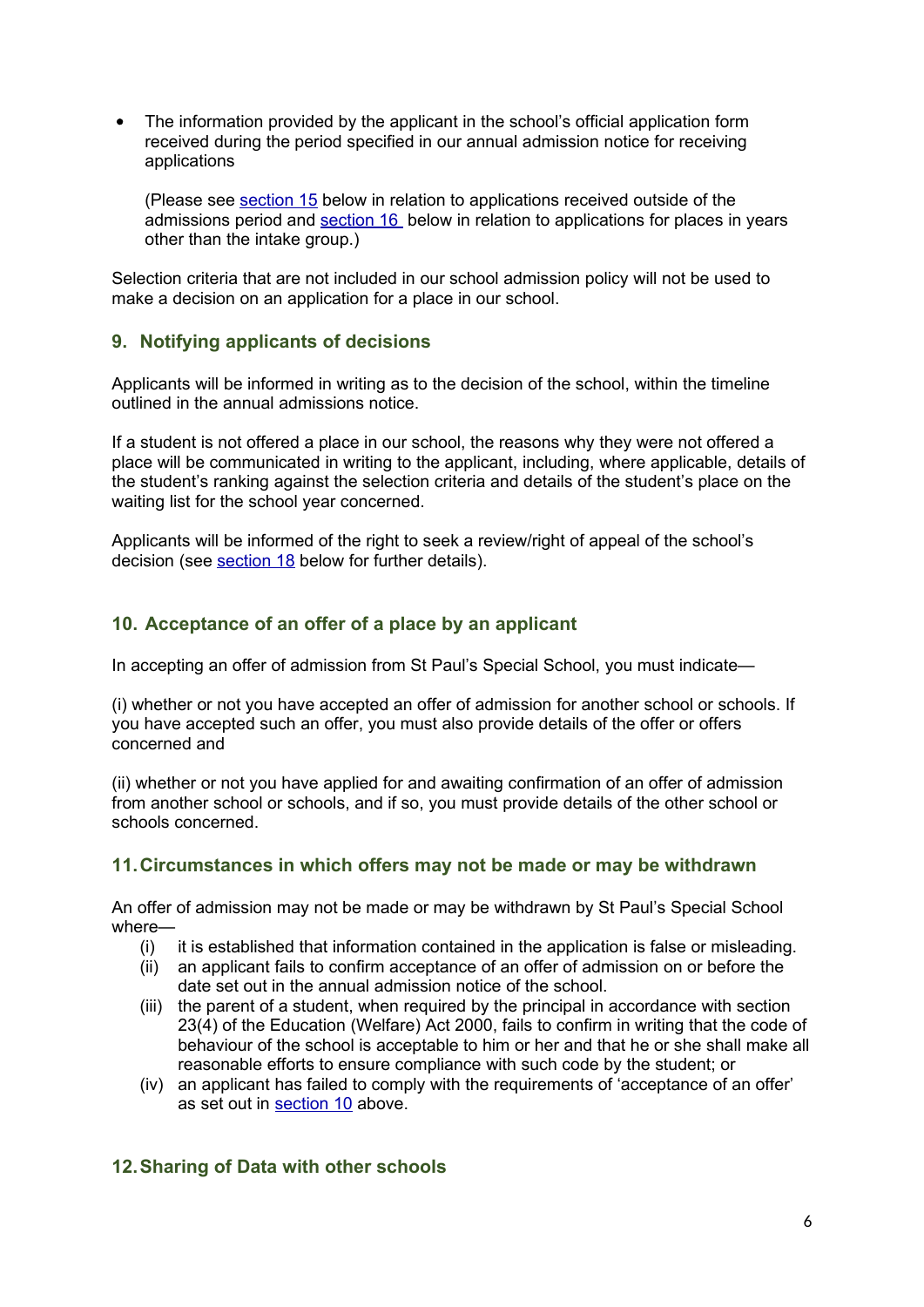Applicants should be aware that section 66(6) of the Education (Admission to Schools) Act 2018 allows for the sharing of certain information between schools in order to facilitate the efficient admission of students.

# **13.Waiting list in the event of oversubscription**

In the event of there being more applications to the school year concerned than places available, a waiting list of students whose applications for admission to St Paul's Special School were unsuccessful due to the school being oversubscribed will be compiled and will remain valid for the school year in which admission is being sought.

Placement on the waiting list of St Paul's Special School is in the order of priority assigned to the students' applications after the school has applied the selection criteria in accordance with this admission policy.

Offers of any subsequent places that become available for and during the school year in relation to which admission is being sought will be made to those students on the waiting list, in accordance with the procedure outlined in Section 6

### **14.Late Applications**

All applications for admission received after the closing date as outlined in the annual admission notice will be considered and decided upon in accordance with our school's admissions policy, the Education Admissions to School Act 2018 and any regulations made under that Act.

# <span id="page-6-0"></span>**15.Procedures for admission of students to other years and during the school year**

The procedures of the school in relation to the admission of students who are not already admitted to the school to classes or years other than the school's intake group are as follows:

The number of entrants into the school is dependent on the number of students graduating in any particular year. (Children aged 18 prior to, or on the  $31<sup>st</sup>$  of August will graduate in June of the same year).

All new places are made available through the upward movement of children through the school. Therefore all applications for places in St Paul's Special School are solely for children who are age appropriate for the Reception Class ie. They cannot be over the age of 7 years on the  $1^{st}$  of September of the year of entry. (See Section 6 for Selection Criteria and Arrangements).

The procedures of the school in relation to the admission of students who are not already admitted to the school, after the commencement of the school year in which admission is sought, are as follows:

Should a child of any age leave midway through the school year, a place will be made available in the Reception Class through upward movement of pupils within the school.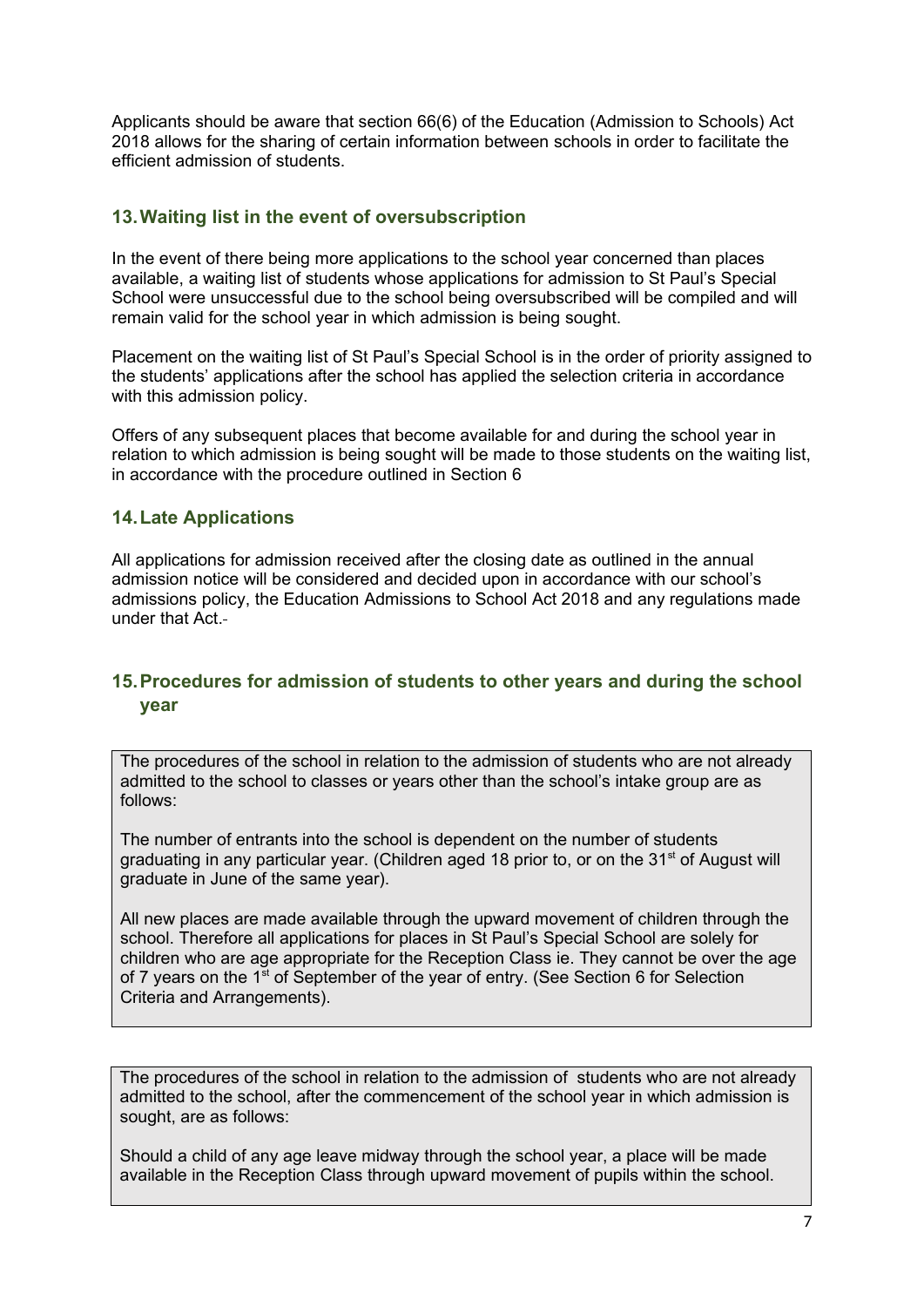#### All places will subsequently be filled following the procedure outlined in Section 6

### <span id="page-7-1"></span>**16.Declaration in relation to the non-charging of fees**

This rule applies to all schools.

The board of St Paul's Special School or any persons acting on its behalf will not charge fees for or seek payment or contributions (howsoever described) as a condition of-

- (a) an application for admission of a student to the school, or
- (b) the admission or continued enrolment of a student in the school.

**Note:** Exceptions apply only in relation to fee charging post primary schools, the boarding element in Boarding Schools and admission to post leaving cert or further education courses run by post-primary schools.

### **17. Arrangements regarding students not attending religious instruction**

This section must be completed by schools that provide religious instruction to students.

The following are the school's arrangements for students, where the parents or in the case of a student who has reached the age of 18 years, the student, who has requested that the student attend the school without attending religious instruction in the school. These arrangements will not result in a reduction in the school day of such students:

A written request should be made to the Principal of the school. A meeting will then be arranged with the parent(s) or the student, as the case may be, to discuss how the request may be accommodated by the school.

#### <span id="page-7-0"></span>**18. Reviews/appeals**

#### **Review of decisions by the board of Management**

The parent of the student, or in the case of a student who has reached the age of 18 years, the student, may request the board to review a decision to refuse admission. Such requests must be made in accordance with Section 29C of the Education Act 1998.

The timeline within which such a review must be requested and the other requirements applicable to such reviews are set out in the procedures determined by the Minister under section 29B of the Education Act 1998 which are published on the website of the Department of Education and Skills.

The board will conduct such reviews in accordance with the requirements of the procedures determined under Section 29B and with section 29C of the Education Act 1998.

**Note:** Where an applicant has been refused admission due to the school being oversubscribed, the applicant **must request a review** of that decision by the board of management prior to making an appeal under section 29 of the Education Act 1998.

Where an applicant has been refused admission due to a reason other than the school being oversubscribed, the applicant **may request a review** of that decision by the board of management prior to making an appeal under section 29 of the Education Act 1998.

#### **Right of appeal**